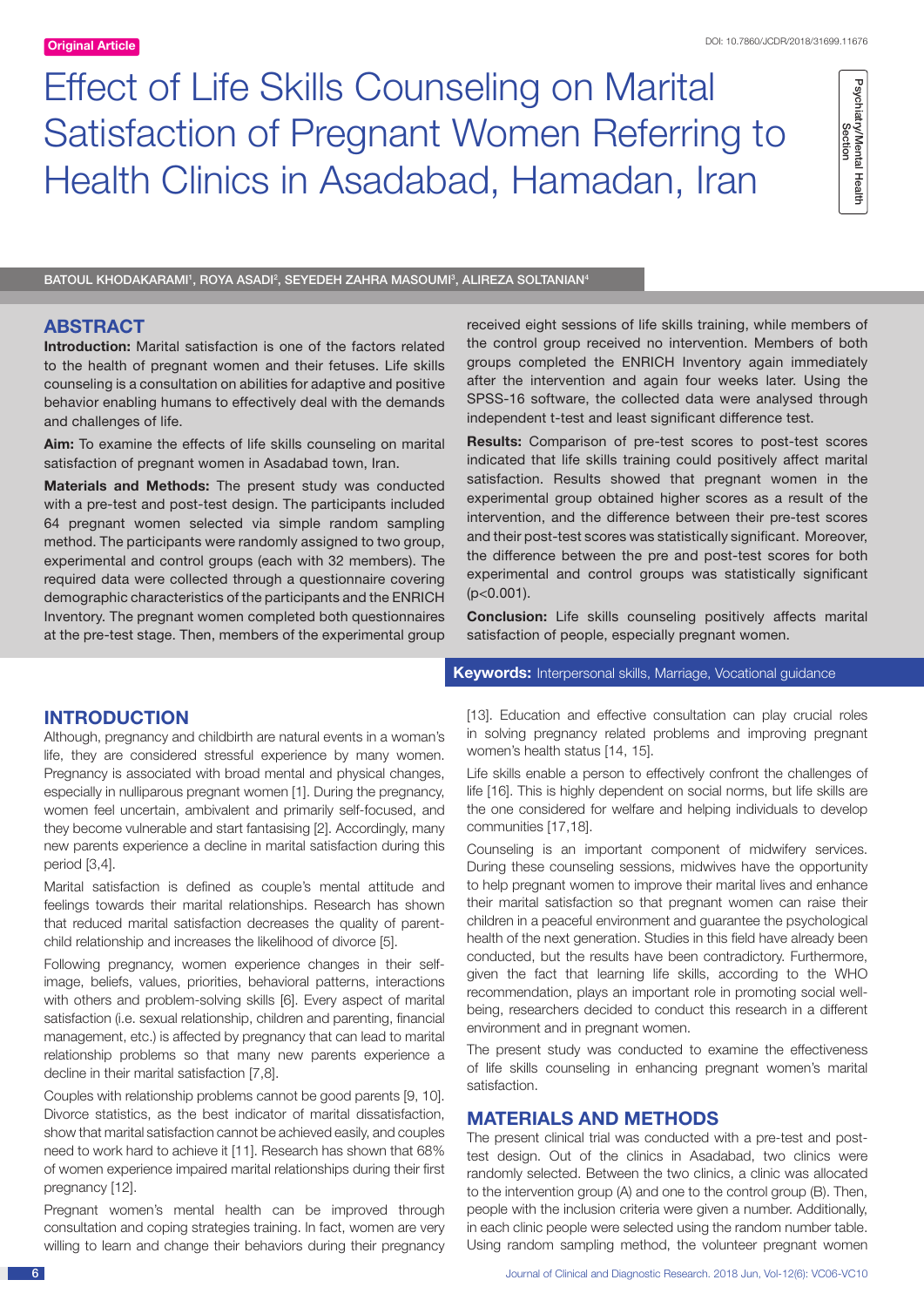meeting the inclusion criteria were selected and entered the study. The error level of the first type and the test power and the maximum error between the mean difference of the samples were considered 0.05, 90% and 15, respectively. Furthermore, based on the following formula, the number of samples was 32 in each group:

$$
n = \frac{(Z_{1\cdot\frac{\alpha}{2}} + Z_{1\cdot\beta})^2 (\sigma_1^2 + \sigma_2^2)}{d^2}
$$

The inclusion criteria was that the participant has no history of addiction or underlying diseases, not being diagnosed with gestational diabetes or pre-eclampsia, being pregnant for the first time and at gestational age between 14 and 26 weeks. The exclusion criteria were absent for more than one session, occurrence of stressful events (e.g. someone's death) during the study, starting to use sedatives during the study, and having a preterm delivery. Moreover, those unable to continue due to pregnancy complications such as preterm rupture of membrane, eclampsia, preeclampsia, and previa were excluded from the study.

The required data were collected through a researcher-made questionnaire covering demographic characteristics of the participants and the ENRICH Inventory. The ENRICH inventory is a 125-item questionnaire assessing 12 subscales of idealistic distortion, marital satisfaction, personality issues, communication, conflict resolution, financial management, leisure activities, sexual relationship, children and parenting, family and friends, equalitarian roles and religious orientation. In the present study, we used the Persian version of the ENRICH questionnaire. This inventory is freely available for use.

In the Persian version of ENRICH Inventory, five options have been designed for every question ('Very much', 'Much', 'Moderately', 'Few' and 'Very few'/'Always', 'Frequently', 'I don't know', 'seldom' and 'never' for items 95 to 105) [19].

To observe ethical principles, the study objectives were completely explained for the participants. Then, the participants signed the informed consent form and entered the study. The participants were also assured that their information would remain confidential. The experimental and control groups were examined three times (before the intervention, immediately after the intervention and four weeks after the intervention). The counseling program was held for eight consecutive weeks, each week for 60 minutes, conducted based on the GATHER approach (i.e. Greet, Ask, Tell, Help, Explain and Return) [20]. The content of the training program of the meetings are shown in [Table/Fig-1]. The counseling sessions were conducted by a researcher having postgraduate in midwifery counseling. To provide better education, the trainer participated in life skills training courses. Meetings were held once a week. The two groups completed the ENRICH Inventory immediately after completion of the intervention (first follow-up). To evaluate the availability of learned contents over time, the two groups completed the ENRICH Inventory for the third time, four weeks after finishing the intervention (second follow-up).

## **Statistical Analysis**

Obtained results were analysed and compared. Using the SPSS-16 software, the collected data through independent t-test and Least Significant Difference (LSD) test (p<0.05).

Ethical consideration: The Vice Chancellor for Research and Technology of Hamadan University of Medical Sciences approved the study (IR.UMSHA.REC.1394.297). It was registered in the Iranian Registry of Clinical Trial (IRCT2015030215341N4). In addition, all participants gave an informed consent before commencing the study.

| <b>Sessions</b>                                              | <b>Contents</b>                                                                                                                                                                                                                                                                                                                                         | <b>Teaching</b><br>methods                                         | <b>Duration</b> |
|--------------------------------------------------------------|---------------------------------------------------------------------------------------------------------------------------------------------------------------------------------------------------------------------------------------------------------------------------------------------------------------------------------------------------------|--------------------------------------------------------------------|-----------------|
| First session:<br>Self-awareness                             | Self-awareness skills/<br>characteristics of self-aware<br>people/ benefits of self-<br>awareness/ physical changes<br>during pregnancy and their<br>impacts of pregnant women/<br>assignments for the next session                                                                                                                                     | Group<br>Discussion/<br>PowerPoint<br>presentation/<br>Assignments | 60<br>minutes   |
| Second session:<br>Empathy                                   | A review of previous session/a<br>review of previous assignments/<br>empathy skills/ effects of empathy<br>on marital relations/assignments<br>for the next session                                                                                                                                                                                     | Group<br>discussion/<br>PowerPoint<br>presentation/<br>Assignments | 60<br>minutes   |
| Third session:<br>Effective<br>communication                 | A review of previous session/ a<br>review of previous assignments/<br>effective communication<br>skills/ barriers to effective<br>communication/assignments for<br>the next session                                                                                                                                                                     | Group<br>discussion/<br>Assignments                                | 60<br>minutes   |
| Fourth session:<br>Sexual<br>relationships                   | A review of previous session/ a<br>review of previous assignments/<br>sexual response cycle/ common<br>sexual disorders in pregnancy<br>and their causes/ improper<br>sexual thoughts and actions<br>during pregnancy/ feminine and<br>masculine sex roles (pre-sex<br>activities, post-sex activities,<br>erogenous parts of the male/<br>female body) | Group<br>discussion/<br>PowerPoint<br>presentation/<br>Assignments | 60<br>minutes   |
| Fifth session:<br>Decision-making<br>and problem-<br>solving | A review of previous session/ a<br>review of previous assignments/<br>problem-solving and decision-<br>making skills/ problem-solving<br>prerequisites/ problem-solving<br>stages/ decision-making styles                                                                                                                                               | Group<br>discussion/<br>PowerPoint<br>presentation/<br>Assignments | 60<br>minutes   |
| Sixth session:<br>Conflict<br>resolution                     | A review of previous session/ a<br>review of previous assignments/<br>eight inefficient resolution<br>strategies/ effective resolution<br>strategies/ interrupting skills                                                                                                                                                                               | Group<br>discussion/<br>PowerPoint<br>presentation/<br>Assignments | 60<br>minutes   |
| Seventh session:<br>Stress/anger<br>management               | A review of previous session/ a<br>review of previous assignments/<br>emotions and their impacts on<br>fetus and marital satisfaction<br>during pregnancy/ factors<br>involved in the establishment<br>of rage/ anger and stress<br>management skills                                                                                                   | Group<br>discussion/<br>PowerPoint<br>presentation/<br>Assignments | 60<br>minutes   |
| Eighth session:<br>Review                                    | A review of previous contents                                                                                                                                                                                                                                                                                                                           | Group<br>discussion/<br>PowerPoint<br>presentation                 | 60<br>minutes   |

**[Table/Fig-1]:** Contents of the training sessions.

# **RESULTS**

The results of Kolmogorov-Smirnov test showed that all data were normally distributed (p>0.05). The results of homogeneity test indicated that both experimental and control groups were homogeneous. Based on the results of present study, mean age of the study participants in intervention and control group was 24.09±5.50 and 24.88±4.48 years, respectively. Furthermore, duration of pregnancy was in the intervention group 19.56±3.14 and in the control group 20.81±3.85.

The results presented in [Table/Fig-2] indicate that there was no significant difference between the two groups in terms of mother's employment status, father's employment status, father's job stability, mother's education and family monthly income (p>0.05). Therefore, the two groups were homogeneous.

Significant differences were observed in the subscales of idealistic distortion, marital satisfaction, personality issues, communication, conflict resolution, family and friends, financial management, sexual relationship, equalitarian roles, children and parenting and leisure activities in the experimental group as a result of the intervention, while no significant difference was observed in the control group after the intervention [Table/Fig-3]. The ENRICH Inventory subscale of religious orientation did not change as a result of the intervention.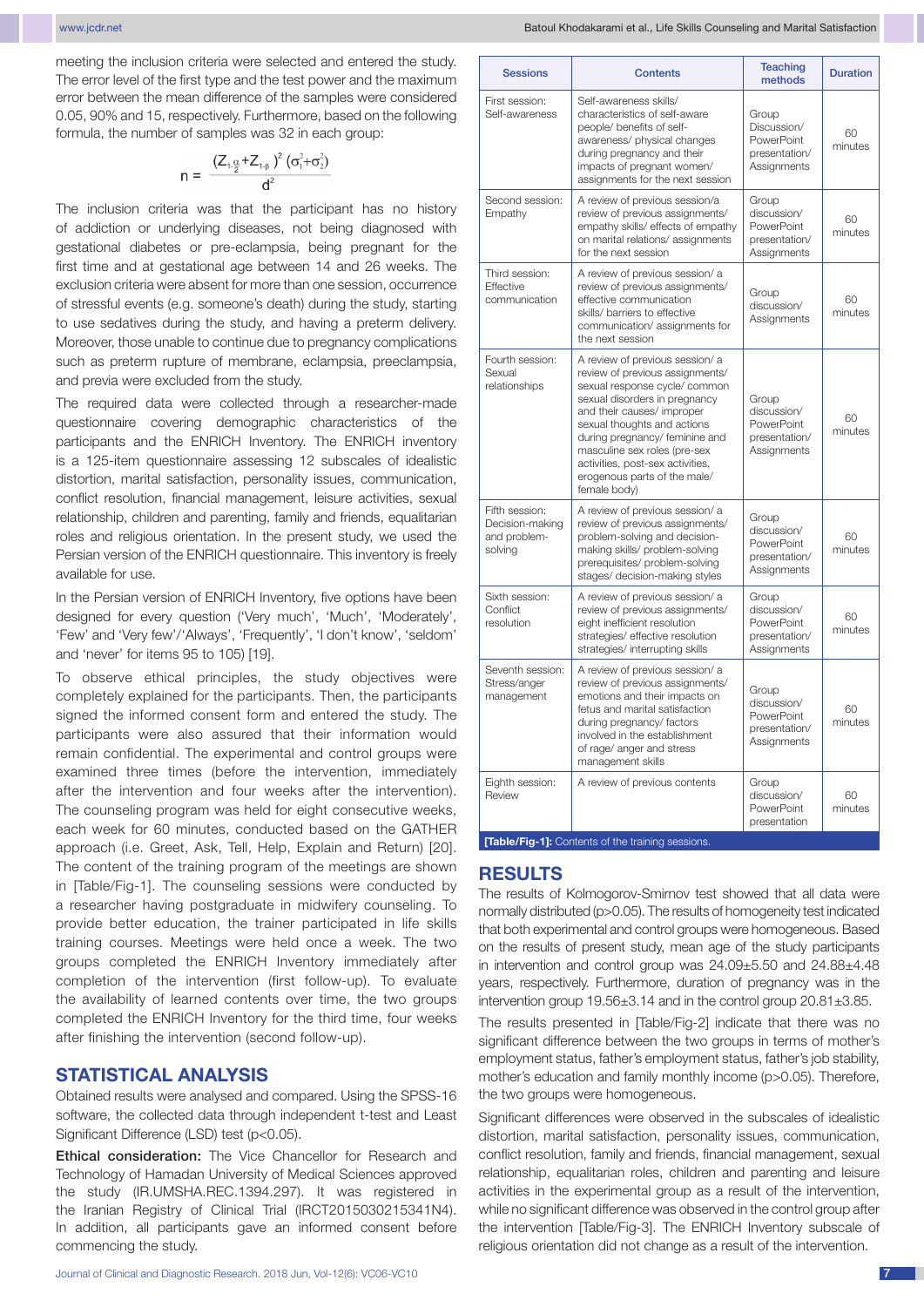| <b>Variables</b>                                                                        |                              | Experimental group n (%) | Control group n (%)                   | <b>Statistical test results</b> | Significance level (p-value) |  |  |
|-----------------------------------------------------------------------------------------|------------------------------|--------------------------|---------------------------------------|---------------------------------|------------------------------|--|--|
| Study participant                                                                       | Unemployed                   | 27(84.4)                 | 30(93.8)                              | $\chi^2$ =1.44                  | 0.23                         |  |  |
| (employment status)                                                                     | Employed                     | 5(15.6)                  | 2(6.2)                                | $Df=1$                          |                              |  |  |
| Participant's husband<br>(employment status)                                            | Employed                     | 8(25.0)                  | 7(21.9)                               |                                 | 0.74                         |  |  |
|                                                                                         | Self-employed                | 15(46.9)                 | 18 (56.2)                             | $\chi^2 = 0.58$<br>$Df=2$       |                              |  |  |
|                                                                                         | Unemployed                   | 9(28.1)                  | 7(21.9)                               |                                 |                              |  |  |
| Husband's job stability                                                                 | Stable                       | 22(68.8)                 | 16(50.0)                              | $\chi^2 = 0.58$                 | 0.12                         |  |  |
|                                                                                         | Unstable                     | 10(31.2)                 | 16(50.0)                              | $Df=1$                          |                              |  |  |
| Participant's education<br>level                                                        | Unfinished high school       | 8(25.0)                  | 10(31.2)                              |                                 | 0.24                         |  |  |
|                                                                                         | High school diploma          | 11(34.4)                 | 14 (43.8)                             | $\chi^2 = 4.15$                 |                              |  |  |
|                                                                                         | Associate degree             | 6(18.8)                  | 1(3.1)                                | $Df=3$                          |                              |  |  |
|                                                                                         | Bachelor degree or<br>higher | 7(21.9)                  | 7(21.9)                               |                                 |                              |  |  |
| Family monthly income                                                                   | $<125$ \$                    | 11(34.4)                 | 11(34.4)                              |                                 |                              |  |  |
|                                                                                         | 125-250\$                    | 12(37.5)                 | $\chi^2 = 2.78$<br>17(57.1)<br>$Df=2$ |                                 | 0.24                         |  |  |
|                                                                                         | $>250$ \$                    | 9(28.1)                  | 4(12.5)                               |                                 |                              |  |  |
| [Table/Fig-2]: Descriptive indicators of demographic characteristics in the two groups. |                              |                          |                                       |                                 |                              |  |  |

| <b>Repeated</b><br>peated<br>4 weeks<br>Immediate-<br>Immedi-<br>4 weeks<br><b>Before</b><br>4 weeks<br><b>ENRICH</b><br><b>Before</b><br>Immediately<br><b>Before</b><br>measures<br>mea-<br>ately after<br>after<br>Iv after the<br>the<br>after the<br>after the<br>subscales<br>the inter-<br>after the<br>interven-<br>analysis<br>sures<br>interven-<br>interven-<br>interven-<br>interven-<br>interven-<br>interven-<br>vention<br>intervention<br>tion<br>analysis<br>tion<br>tion<br>tion<br>tion<br>tion<br>tion<br>$F = 53.89$<br>Idealistic<br>$12.5+$<br>$14.93 \pm 2.46$<br>$15.68 +$<br>$13.25+$<br>$13.15+$<br>$13.09 +$<br>$F = 1.19$<br>0.27<br>0.004<br>< 0.001<br>2.34<br>2.27<br>distortion<br>3.03<br>1.69<br>p<0.001<br>2.48<br>$p = 0.31$<br>Marital<br>$29.43 \pm$<br>$F = 56.08$<br>$25.06\pm$<br>$25.21 \pm$<br>0.61<br>0.01<br>< 0.001<br>$24.50+$<br>27.65±4.81<br>$25.12+$<br>$F = 1.19$<br>3.44<br>p<0.001<br>3.58<br>3.47<br>3.48<br>satisfaction<br>5.98<br>$p=0.30$<br>24.00±5.12<br>$25.81 \pm$<br>$F = 95.01$<br>$20.28 +$<br>$20.34 \pm$<br>$F = 0.33$<br>0.93<br>0.01<br>< 0.001<br>Personality<br>$20.40 \pm$<br>$20.40+$<br>6.33<br>6.53<br>6.63<br>6.42<br>4.51<br>p<0.001<br>$p=0.71$<br>issues<br>$25.25 \pm 4.57$ | <b>Experimental groups</b> |          |          |             | <b>Control groups</b> |          | Re-         | <sup>†</sup> p-value |      |         |         |                                         |
|---------------------------------------------------------------------------------------------------------------------------------------------------------------------------------------------------------------------------------------------------------------------------------------------------------------------------------------------------------------------------------------------------------------------------------------------------------------------------------------------------------------------------------------------------------------------------------------------------------------------------------------------------------------------------------------------------------------------------------------------------------------------------------------------------------------------------------------------------------------------------------------------------------------------------------------------------------------------------------------------------------------------------------------------------------------------------------------------------------------------------------------------------------------------------------------------------------------------------------------------------------------|----------------------------|----------|----------|-------------|-----------------------|----------|-------------|----------------------|------|---------|---------|-----------------------------------------|
|                                                                                                                                                                                                                                                                                                                                                                                                                                                                                                                                                                                                                                                                                                                                                                                                                                                                                                                                                                                                                                                                                                                                                                                                                                                               |                            |          |          |             |                       |          |             |                      |      |         |         | <b>Repeated</b><br>measures<br>analysis |
|                                                                                                                                                                                                                                                                                                                                                                                                                                                                                                                                                                                                                                                                                                                                                                                                                                                                                                                                                                                                                                                                                                                                                                                                                                                               |                            |          |          |             |                       |          |             |                      |      |         |         | $F = 4.47$<br>$p=0.03$                  |
|                                                                                                                                                                                                                                                                                                                                                                                                                                                                                                                                                                                                                                                                                                                                                                                                                                                                                                                                                                                                                                                                                                                                                                                                                                                               |                            |          |          |             |                       |          |             |                      |      |         |         | $F = 4.06$<br>$p = 0.04$                |
|                                                                                                                                                                                                                                                                                                                                                                                                                                                                                                                                                                                                                                                                                                                                                                                                                                                                                                                                                                                                                                                                                                                                                                                                                                                               |                            |          |          |             |                       |          |             |                      |      |         |         | $F = 4.31$<br>$p=0.04$                  |
| 6.75<br>6.88<br>6.72<br>5.64<br>5.40<br>p<0.001<br>$p=0.77$                                                                                                                                                                                                                                                                                                                                                                                                                                                                                                                                                                                                                                                                                                                                                                                                                                                                                                                                                                                                                                                                                                                                                                                                   | Communication              | $20.59+$ | $26.25+$ | $F = 125.4$ | $19.84 \pm$           | $19.75+$ | $19.71 \pm$ | $F = 0.26$           | 0.63 | < 0.001 | < 0.001 | $F = 8.02$<br>p=0.006                   |
| $F = 0.36$<br>Conflict<br>$20.68+$<br>25.96±3.93<br>$26.75+$<br>$F = 169.5$<br>$20.56+$<br>$20.50+$<br>$20.40+$<br>0.91<br>< 0.001<br>< 0.001<br>5.04<br>resolution<br>4.49<br>3.91<br>p<0.001<br>5.02<br>5.06<br>$p=1.00$                                                                                                                                                                                                                                                                                                                                                                                                                                                                                                                                                                                                                                                                                                                                                                                                                                                                                                                                                                                                                                    |                            |          |          |             |                       |          |             |                      |      |         |         | $F = 12.36$<br>$p=0.001$                |
| $F = 61.01$<br>$22.75+$<br>$22.78+$<br>$F = 0.24$<br>0.70<br>0.006<br>< 0.001<br>Financial<br>$22.21 \pm$<br>26.46±4.21<br>$27.78 +$<br>$22.81 \pm$<br>6.39<br>3.23<br>6.12<br>6.08<br>6.03<br>p<0.001<br>$p=0.78$<br>management                                                                                                                                                                                                                                                                                                                                                                                                                                                                                                                                                                                                                                                                                                                                                                                                                                                                                                                                                                                                                              |                            |          |          |             |                       |          |             |                      |      |         |         | $F = 4.06$<br>$p = 0.04$                |
| $26.18+$<br>< 0.001<br>$20.87 +$<br>24.65±4.81<br>$F = 87.90$<br>$21.68 +$<br>$21.50+$<br>$21.71+$<br>$F = 0.91$<br>0.48<br>0.004<br>Leisure activities<br>4.20<br>3.50<br>3.53<br>3.45<br>5.46<br>p<0.001<br>$p=0.04$                                                                                                                                                                                                                                                                                                                                                                                                                                                                                                                                                                                                                                                                                                                                                                                                                                                                                                                                                                                                                                        |                            |          |          |             |                       |          |             |                      |      |         |         | $F = 4.91$<br>$p=0.03$                  |
| 28.09±4.51<br>0.34<br>< 0.001<br>Sexual<br>$23.18+$<br>$29.00+$<br>$F = 64.94$<br>$21.90+$<br>$21.78 +$<br>$21.59+$<br>$F = 1.90$<br>< 0.001<br>5.93<br>3.92<br>4.69<br>4.98<br>5.16<br>$p=0.15$<br>relationship<br>p<0.001                                                                                                                                                                                                                                                                                                                                                                                                                                                                                                                                                                                                                                                                                                                                                                                                                                                                                                                                                                                                                                   |                            |          |          |             |                       |          |             |                      |      |         |         | $F = 18.89$<br>p<0.001                  |
| 0.23<br>< 0.001<br>Children and<br>29.00±4.45<br>$30.56 \pm$<br>$F = 55.00$<br>$23.37+$<br>$23.43+$<br>$F = 1.79$<br>< 0.001<br>$24.87 +$<br>$23.56 \pm$<br>3.98<br>4.76<br>4.63<br>p<0.001<br>3.85<br>.03<br>$p=0.17$<br>parenting                                                                                                                                                                                                                                                                                                                                                                                                                                                                                                                                                                                                                                                                                                                                                                                                                                                                                                                                                                                                                           |                            |          |          |             |                       |          |             |                      |      |         |         | $F = 20.93$<br>p<0.001                  |
| Family and<br>$23.43 \pm 5.02$<br>$25.56+$<br>$F = 86.81$<br>$20.21 \pm$<br>$20.12+$<br>$F = 0.57$<br>0.83<br>0.001<br>< 0.001<br>$19.87 +$<br>$20.18+$<br>friends<br>5.89<br>4.02<br>5.89<br>5.92<br>5.68<br>$p=0.56$<br>p<0.001                                                                                                                                                                                                                                                                                                                                                                                                                                                                                                                                                                                                                                                                                                                                                                                                                                                                                                                                                                                                                             |                            |          |          |             |                       |          |             |                      |      |         |         | $F = 4.31$<br>$p=0.04$                  |
| $16.43 \pm 7.07$<br>$17.09 +$<br>$F = 61.25$<br>$11.65+$<br>$11.53+$<br>$F = 2.12$<br>0.31<br>0.009<br>< 0.001<br>Equalitarian roles<br>$13.53+$<br>$11.75+$<br>7.27<br>6.39<br>6.73<br>6.75<br>6.61<br>p<0.001<br>$p=0.12$                                                                                                                                                                                                                                                                                                                                                                                                                                                                                                                                                                                                                                                                                                                                                                                                                                                                                                                                                                                                                                   |                            |          |          |             |                       |          |             |                      |      |         |         | $F = 5.62$<br>$p=0.02$                  |
| $23.53+$<br>$F = 0.22$<br>$23.93+$<br>$F = 0.62$<br>0.76<br>0.78<br>Religious<br>$23.56 \pm$<br>23.56±4.27<br>$23.90+$<br>$23.84 \pm$<br>0.76<br>4.29<br>$p=0.79$<br>4.75<br>4.80<br>4.84<br>orientation<br>4.27<br>$p=0.53$                                                                                                                                                                                                                                                                                                                                                                                                                                                                                                                                                                                                                                                                                                                                                                                                                                                                                                                                                                                                                                  |                            |          |          |             |                       |          |             |                      |      |         |         | $F = 0.08$<br>$p=0.77$                  |
| 306.34±<br>F=383.49<br>244.87±<br>$F = 1.95$<br>0.85<br>0.001<br>< 0.001<br><b>Total scores</b><br>$246.81 \pm$<br>291.78±<br>$244.03+$<br>244.00±<br>36.14<br>36.03<br>36.25<br>47.65<br>39.65<br>35.29<br>p<0.001<br>$p=0.15$<br>Teble (Fig. 2): Comparison of the ENDICH Inventor (auboogles' coorder                                                                                                                                                                                                                                                                                                                                                                                                                                                                                                                                                                                                                                                                                                                                                                                                                                                                                                                                                      |                            |          |          |             |                       |          |             |                      |      |         |         | $F = 15.88$<br>p<0.001                  |

**[Table/Fig-3]:** Comparison of the ENRICH Inventory subscales' scores between the two groups at different times.<br>†Independent t-test was used to compare the means.

# **DISCUSSION**

In the experimental group, scores of every subscale of the ENRICH Inventory increased after the intervention, except for the subscale of religious orientation. The results of the study regarding the subscale of marital communication were in line with those of one study conducted by Rogge RD [21]. It can be stated that couples with effective communication and problem-solving skills have higher levels of marital satisfaction.

The results of the study concerning the subscale of conflict resolution were in line with one study conducted by Babaee SN and Ghahari S [22]. To explain these results, it can be mentioned that problem-solving and creativity techniques help

couples to solve their marital conflicts and problems effectively [23]. Hasani AM et al., examined the effectiveness of life skills training on marital satisfaction and reported that scores of the idealistic distortion and equalitarian roles increased as a result of intervention. These findings were consistent with the results of this study [24].

The results of the study regarding the subscale of leisure activities were in line with those of the study conducted by Gharibi M [25]. In fact, people can reach agreement on how to spend their leisure time by learning problem-solving techniques. The study findings regarding the subscale of family and friends were consistent with those of another study conducted by Yazdanpanah M et al.,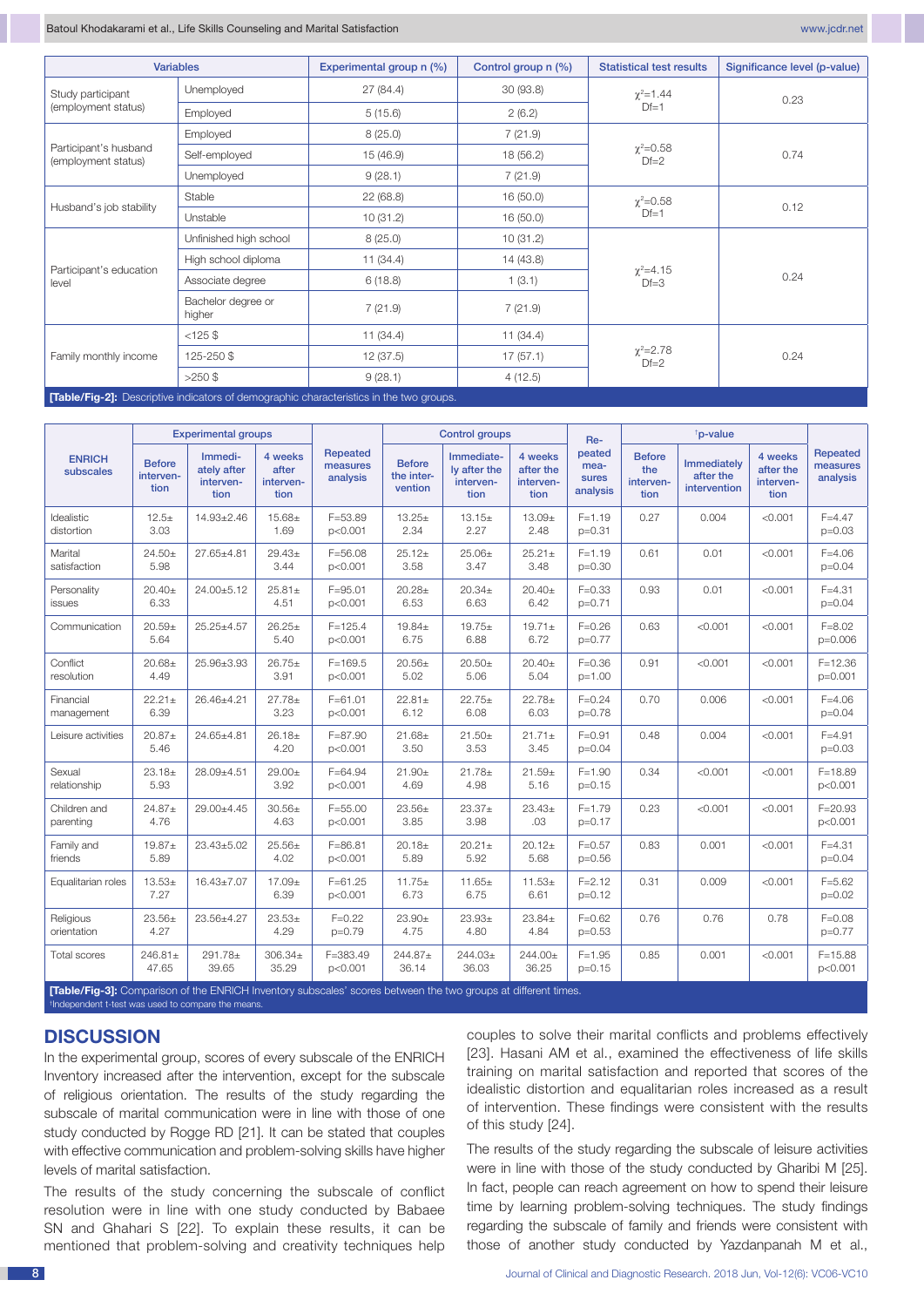[26]. These results can be explained by considering that people's feelings and attitudes toward their friends and family members can be affected by their life skills, and learning life skills can enhance people's relationships with their families and friends. The present study findings concerning the subscale of sexual relations were in agreement with study results of previous study [27,28]. To explain these results, it can be mentioned that females' sexual desire is highly affected by their sexual thoughts and beliefs; therefore, they can be more satisfied with their sexual relationships, if being provided with proper information [29,30]. Regarding the subscale of financial management, results of the present study were in line with results of the study conducted by Tompkins SA et al., [31]. To explain these findings, it can be mentioned that problem-solving training helps couples to reach agreement on how to spend their monthly income.

The study results regarding the subscale of children and parenting were consistent with the study of Tavakolizadeh J et al. [32]. It can be concluded that parents can reach agreement on how to raise their children by learning decision-making and conflict resolution skills. Concerning the subscale of religious orientation, the results of the study were in line with the study results of O'leary S et al., [33]. These findings can be explained by considering that people are normally satisfied with their religious orientations; therefore, interventions such as life skills training cannot significantly change their views towards religion.

The results of the study concerning marital satisfaction were in line with those of Holford WK et al., [34]. It can be concluded that couples who cannot reach agreement on numerous issues are involved in unfinished cycles of repeated problems. On the other hand, couples who can interact effectively can rely on each other as supporters reflecting their problems. Couples who are highly satisfied with their marital relationships attempt to develop their communication skills to be able to deal with their marital problems effectively [35].

## **LIMITATION**

Small sample size was one of the study limitations. In addition, the ability to generalise the results to the whole community should be made with a larger number of samples.

# **CONCLUSION**

Based on the results of the present study, life skills counseling is needed to improve marital relationships. When marriage-related needs and expectations of both husband and wife are met, particularly during pregnancy, they will experience higher levels of marital satisfaction.

#### **References**

- [1] Karamoozian M, Askarizadeh G. Impact of prenatal cognitive-behavioral stress management intervention on maternal anxiety and depression and newborns' apgar score. Iranian Journal of Neonatology. 2015;6(2):14-23.
- [2] Motavalli R, Ozgoli G, Bakhtiari M, Alavi Majd H. Marital satisfaction and marital intimacy in employed and unemployed pregnant women of Ardebil city. J Ardabil Univ Med Sci. 2009; 9(4):315-324.
- [3] Biehle SN, Mickelson KD. Preparing for parenthood: how feelings of responsibility and efficacy impact expectant parents. Journal of social and personal relationships. 2011;28(5):668-83.
- [4] Soares RM, Nunes MA, Schmidt MI, Giacomello A. Inappropriate eating behaviors during pregnancy: prevalence and associated factors among pregnant women attending primary care in Southern Brazil. International Journal of Eating disorders. 2009;42(5):387-93.
- [5] Funk JL, Rogge RD. Testing the ruler with item response theory: Increasing precision of measurement for relationship satisfaction with the couple's satisfaction index. Journal of Family Psychology. 2007;21(4): 572-83
- [6] Afshari A, Khalili A, Dehghani M, Beiramijam M, Lotf MD, Noodeh FA, et al. Comparing the frequency of occupational injuries among medical emergency staff and nurses of intensive care units in hamadan. Annals of Tropical Medicine and Public Health. 2017;10(3):646-50.
- [7] Mangeli M, Ramezani T, Mangeli S. The effect of educating about common changes in pregnancy period and the way to cope with them on marital satisfaction of pregnant women. Iranian Journal of Medical Education. 2009;8(2):305-313].
- [8] Kohn JL, Rholes WS, Simpson JA, Martin AMI, Tran S, Wilson CL. Changes in marital satisfaction across the transition to parenthood: the role of adult attachment orientations. Personality and social psychology bulletin. 2012;38(11):1506-22.
- [9] Jenaban Z, Refahei Z, Ghaderi Z. The effectiveness of short-term solutionfocused couples therapy in increasing different dimensions of couple's problem solving ability. Journal of Novel Applied Sciences. 2014;3(2):209-14.
- [10] Miri M, Miri M, Sharifzade G, Miri M. Evaluating the impact of relationship enrichment education on marital satisfaction of primary school female teachers in Birjand, 2012. Mod Care J. 2014;11(3):177-185.
- [11] Lotfi Kashani F, Vaziri S. The effect of sexual skills training on marital satisfaction. Procedia-Social and Behavioral Science. 2011;30(2011):2581-5.
- [12] Pearson R, Lightman S, Evans J. Attentional processing of infant emotion during late pregnancy and mother-infant relations after birth. Arch Womens Ment Health. 2011;14(1):23-31.
- [13] Toosi M, Akbarzadeh M, Zare N, Sharif F. The role of relaxation training in health index of infants in pregnant mothers. J Jahrom Univ Med Sci. 2013;11(1):13-9.
- [14] Geller P, Psaros C, Kornfield SL. Satisfaction with pregnancy loss aftercare: are women getting what they want? Arch Womens Ment Health 2010;13(2):11-24.
- [15] Martin L, Hutton EK, Spelten ER, Wal JTG-vd, Dulmen Sv. Midwives' views on appropriate antenatal counselling for congenital anomaly tests: Do they match clients' preferences? Midwifery. 2014;30(2014):600-9.
- [16] Shayan A, Jamshidi F, Tahmasebiboldaji V, Khani S, Babaei M, Havasian MR, et al. Impact of a stress management intervention program on sexual functioning and stress reduction in women with breast cancer. Asian Pacific Journal of Cancer Prevention. 2017;18(10):2787-93.
- [17] Khajeddin N, Riahi F, Salehi-Veysi M, Izadi-Mazidi S. Effects of life skills workshops on marital satisfaction. Iranian Journal of Psychiatry and Behavioral Sciences. 2010;4(2):42-6.
- [18] Hosseinkhanzadeh AA, Yeganeh T. The effects of life skills training on marital satisfaction. Procedia-Social and Behavioral Sciences. 2013;84(2013):769-72.
- [19] Honarian M, Younesi J, Shafiabadi A, Nafissi G. The impact of couple therapy based on attachment" in deterministic thinking and marital satisfaction among couples. International Journal of Psychology and Counselling. 2010;2(6):91-9.
- [20] Rinehart W, Rudy S, Drennan M. New Gather Guide to Counseling. Johns Hopkins University, School of Public Health, Center for Communications Programs, Population Information Program. 1998.
- [21] Rogge RD, Cobb RJ, Lawrence E, Johnson MD, Bradbury TN. Is skills training necessary for the primary prevention of marital distress and dissolution? A 3-year experimental study of three interventions. Journal of Consulting and Clinical Psychology. 2013;81:949-961.10.1037/a0034209.
- [22] Babaee SN, Ghahari S. Effectiveness of communication skills training on intimacy and marital adjustment among married women. International Journal of Medical Research & Health Sciences. 2016;5(8):375-80.
- [23] Nasiri S, Kordi M, Gharavi MM. A comparative study of the effects of problem-solving skills training and relaxation on the score of self-esteem in women with postpartum depression. Iran J Nurs Midwifery Res. 2015;20(1):105-12.
- [24] Agha Mohammad Hasani P, Mokhtaree M, Sayadi A, Nazer M, Mosavi S. Study of emotional intelligence and marital satisfaction in academic members of Rafsanjan University of Medical Sciences. J Psychol Psychother. 2012;2(2):1000106.
- [25] Gharibi M, Sanagouymoharer G, Yaghoubinia F. The relationship between quality of life with marital satisfaction in Nurses in Social Security Hospital in Zahedan. Global Journal of Health Science. 2016;8(2):178-84.
- [26] Yazdanpanah M, Eslami M, Nakhaee N. Effectiveness of the premarital education programme in Iran. Hindawi Publishing Corporation. 2014:1-5.
- [27] Sasanpour M. The effect of sexual cognitive reconstruction therapy on sexual problems of couples. Procedia-Social and Behavioral Sciences. 2013;84(2013):1448-1454.
- [28] Babazadeh R, Mirzaii K, Masomi Z. Changes in sexual desire and activity during pregnancy among women in Shahroud. International Journal of Gynecology & Obstetrics. 2013;120(1):82-4.
- [29] Vural BK, Temel AB. Effectiveness of premarital sexual counselling program on sexual satisfaction of recently married couples. Sexual Health. 2009;6(3):222-32.
- [30] Masoumi SZ, Garousian M, Khani S, Oliaei SR, Shayan A. Comparison of quality of life, sexual satisfaction and marital satisfaction between fertile and infertile couples. International Journal of Fertility & Sterility. 2016;10(3):290-6.
- [31] Tompkins SA, Roeder JA, Thomas JJ, Koch KK. Effectiveness of a relationship enrichment program for couples living with multiple sclerosis. International Journal of MS Care. 2013;15:27-34.
- [32] Tavakolizadeh J, Nejatian M, Soori A. The effectiveness of communication skills training on marital conflicts and its different aspects in women. Procedia-Social and Behavioral Sciences. 2015;171:214-21.
- [33] O'leary S, Vidair B. Marital adjustment child-rearing disagreement and over reactive parenting: predicting child behavior problems. Journal of Family Psychology. 2005;19(2):205-16.